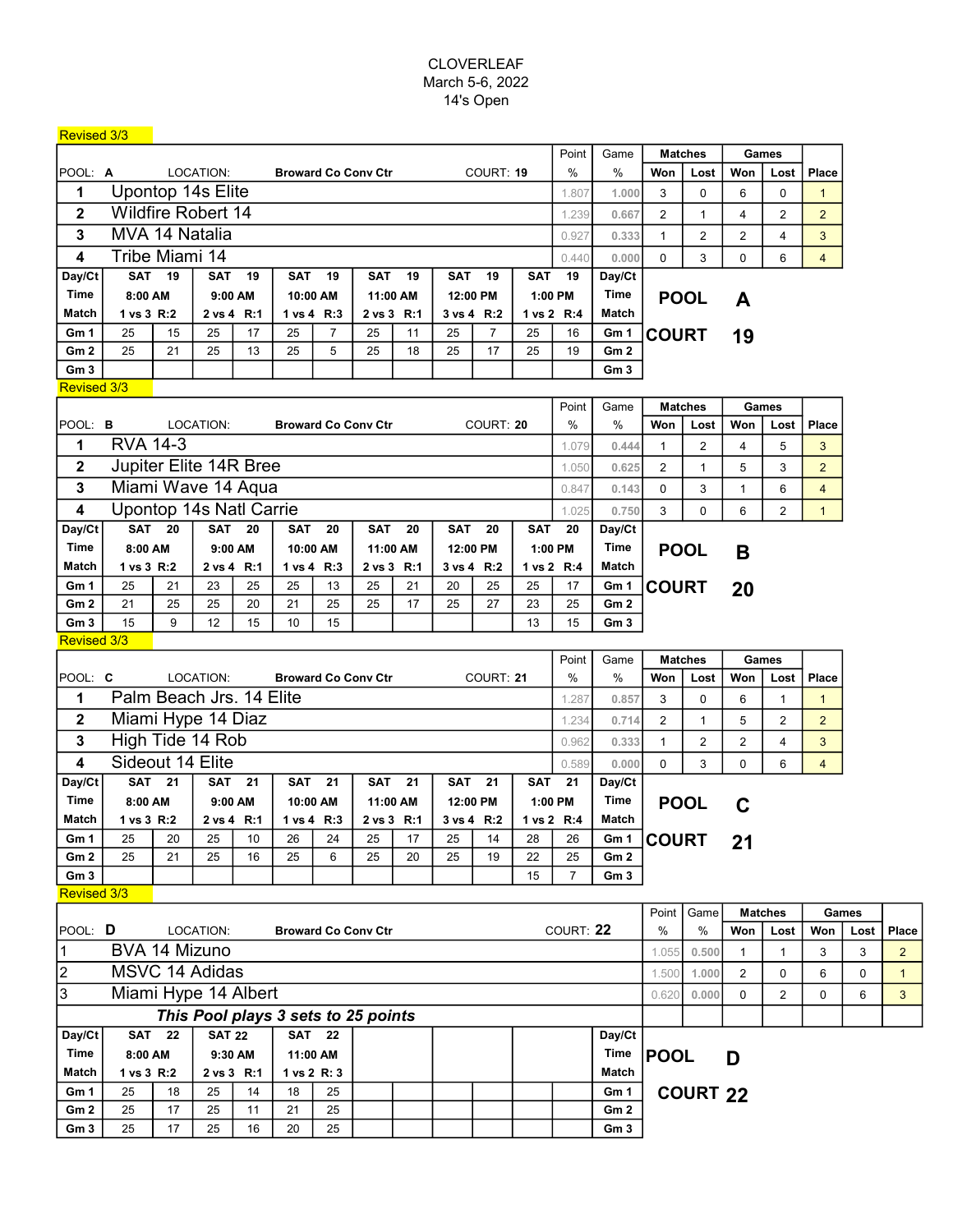## GOLD



 If you are in box you ref before you play Losers must stay and ref the next match